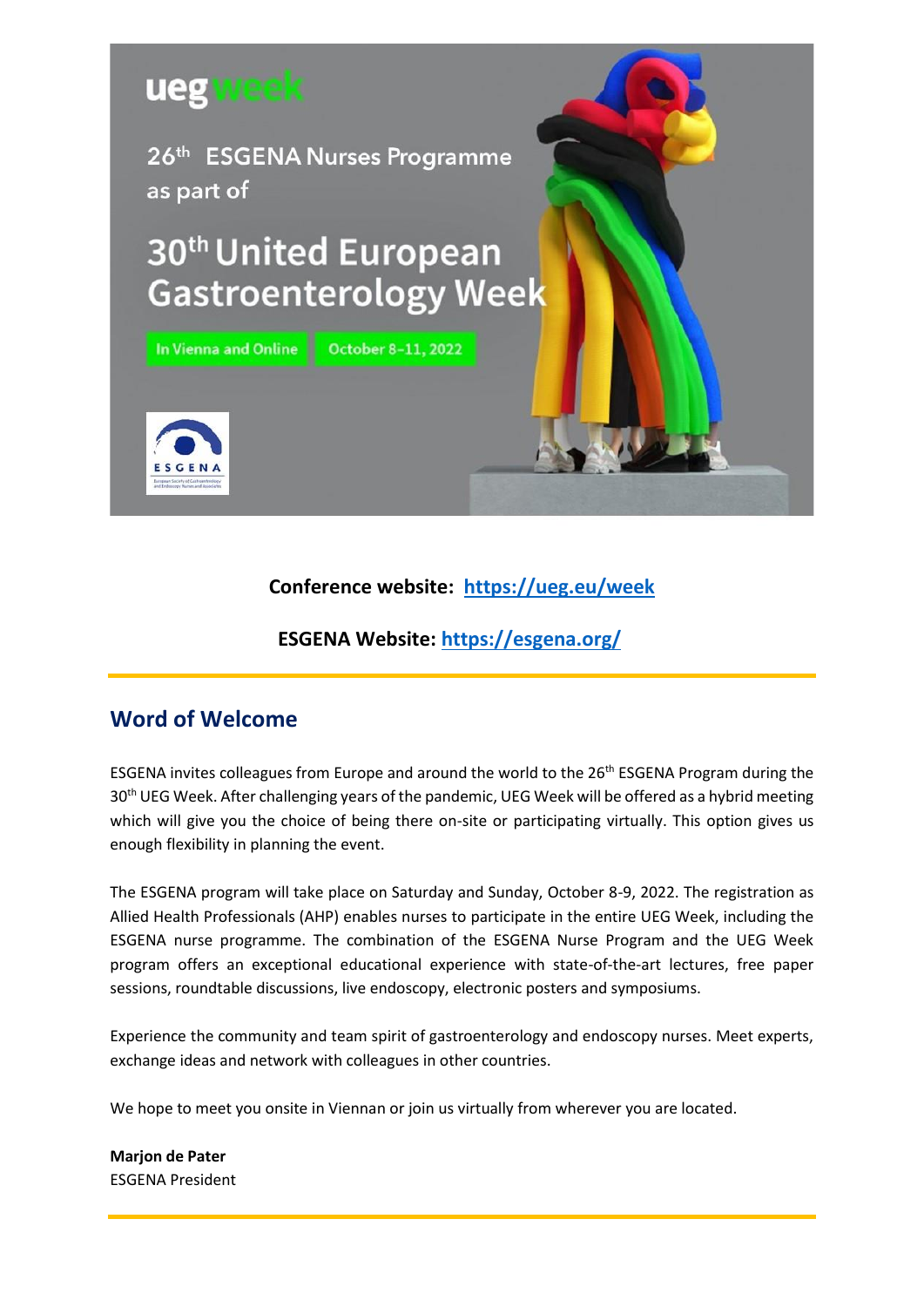# **Registration**

The registration as Allied Health Professionals (AHP) enable nurses to participate in the entire UEG Week, including the ESGENA nurse programme.

- Registration is open from March 29 to October 11, 2022.
- The registration for AHP / nurses is 250 EURO
- [Register here>>](https://esgedays.org/registration/registration-2022/) <https://ueg.eu/week/attendance>

# **More Information:**

- Conference website>> <https://ueg.eu/week>
- ESGENA Website >> https://esgena.org/

# **ESGENA Nurses Programme – Structure**

| Saturday    | Room 1                                                                                    | Room 2                                                                        |
|-------------|-------------------------------------------------------------------------------------------|-------------------------------------------------------------------------------|
| 09:00-10:30 | Session 1 :<br><b>ESGENA Opening Session - Shaping</b><br>our future                      |                                                                               |
| 11:00-12:30 | Session 2:<br><b>Management of Endoscopy units -</b><br><b>Focus on health and safety</b> | Session 3:<br><b>ESGENA Free Paper Session</b>                                |
| 13:00-15:30 | Session 4:<br>Education $-$ new approaches for<br><b>improving nursing skills</b>         | <b>Session 5:</b><br><b>Advanced roles - nurses' missions</b><br>in Endoscopy |
| 15:30-17:00 | Session 6:<br><b>Improving hygiene in endoscopy</b>                                       | Session 7:<br>Advanced endoscopic techniques -<br>key to success              |

| Sunday      | Room 1                                   | Room 2                               |
|-------------|------------------------------------------|--------------------------------------|
| 08.00-09:30 | <b>Session 8:</b>                        | Session 9:                           |
|             | <b>Sustainability in Endoscopy - how</b> | <b>Liver nurses</b>                  |
|             | to implement good practise               |                                      |
|             |                                          |                                      |
|             |                                          |                                      |
| 10:00-11:30 | Session 10:                              | Session 11:                          |
|             | <b>Management of complications</b>       | <b>Sedation &amp; patient safety</b> |
|             |                                          |                                      |
|             |                                          |                                      |
| 12:00-13:00 | <b>ESGENA Poster Round</b>               |                                      |
|             |                                          |                                      |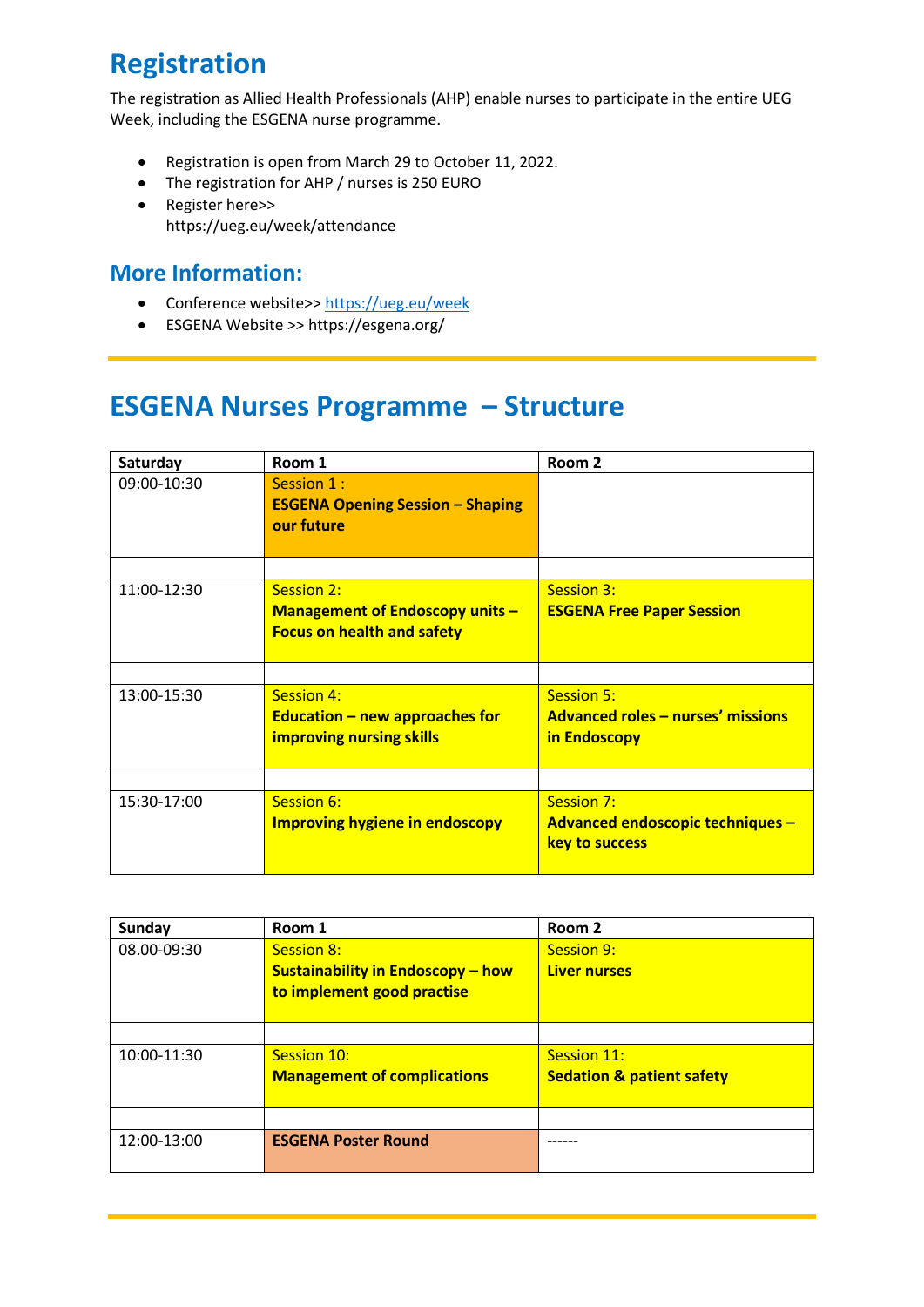# **ESGENA Nurses Programme – Content of Sessions**

## **Session 1 : ESGENA Opening Session – Shaping our future**

- Future of Endoscopy what can we expect?
- What is the future of nurses in Endoscopy? Are nurses needed? Professional pathway for Endoscopy /GI Nurses
- Nurse Endoscopy experience after more than 20 years? What is the benefit? What are limitations and resources?
- Green Endoscopy Sustainability in Endoscopy

## **Session 2 Management of Endoscopy units – focus on health and safety**

- Recruitment and retention of staff
- Impact of Corona induced anxiety in Endoscopy
- Experiences of sexual harassment in the workplace
- Ergonomics in Endoscopy

#### **Session 3: Free Paper**

• 6x Free papers

#### **Session 4: Education – new approaches for improving nursing skills**

- Experience with virtual reality in training
- Integrating new procedures a structured approach
- e-health in the screening endoscopy
- Health illiteracy & compliance what does it mean for Endoscopy

#### **Session 5: Advanced roles – nurses' missions in Endoscopy**

- Nurse led Capsule endoscopy service
- Endoscopy Nurse led triage of referrals and waiting list management
- PEG- Teams for patient education and trouble shooting
- The role of the nurse in the care of dysphagia patients

## **Session 6: Improving hygiene in endoscopy**

- Microbiological Surveillance Are we comparing apples and oranges?
- Visual inspection of endoscope channels after Reprocessing with different process chemicals
- Can we prevent endoscopy associated infections?
- Pro and cons on centralized reprocessing units debate

## **Session 7: Advanced endoscopic techniques – key to success**

- ERCP & EUS Rendezvous techniques
- Advanced resection techniques role of the assistance
- Hemostasis variceal and non-variceal bleeding
- Bariatric endoscopy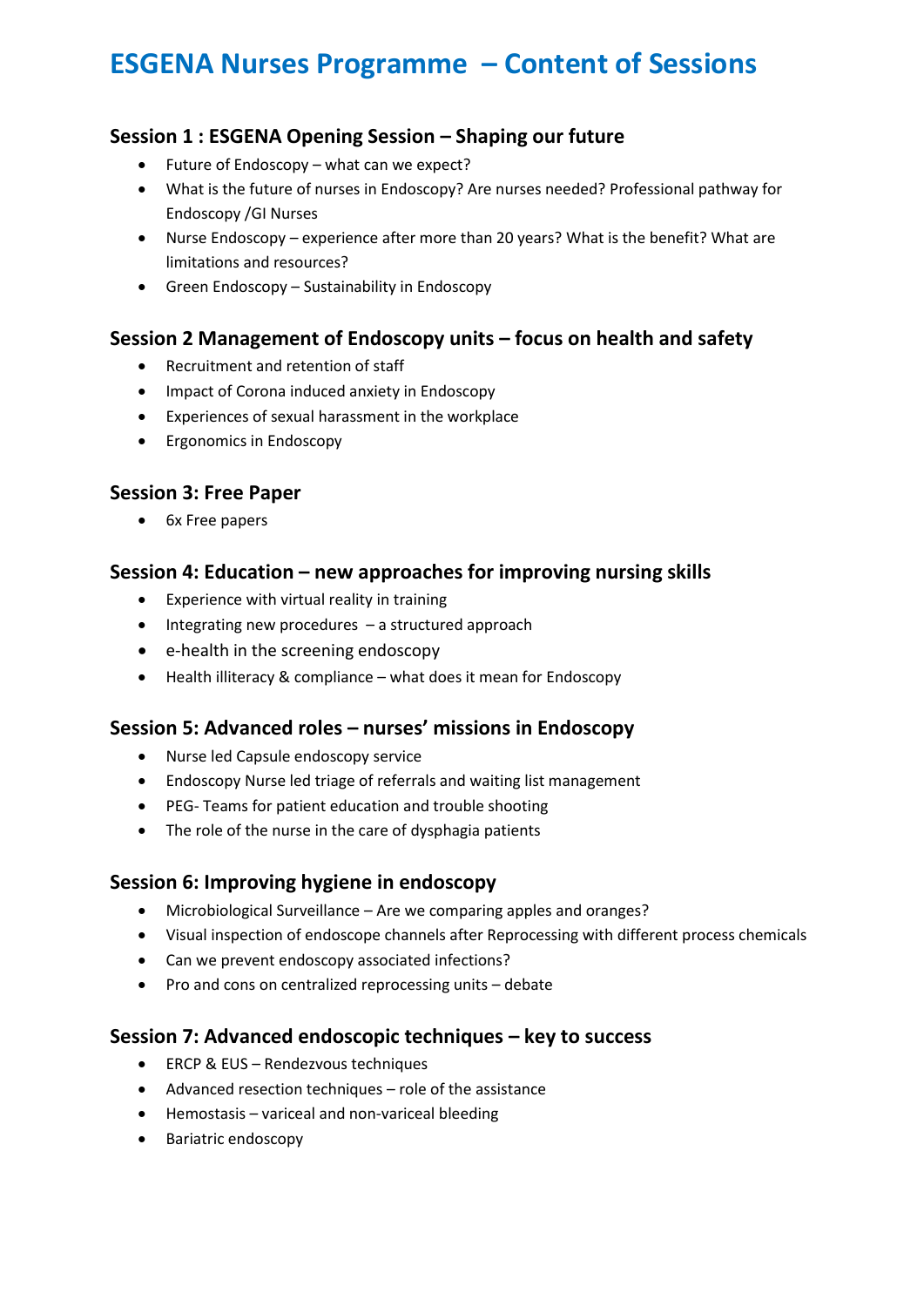### **Session 8: Sustainability in Endoscopy – how to implement good practise**

- ESGE-ESGENA position statement the start for an ambitious project?
- Round table discussion on
	- o Logistics & waste management
	- o Economical factors
	- o The use of sterile water
	- o Single use endoscopes

#### **Session 9: Liver Nurses**

• To be included

## **Session 10: Management of complications**

- Tips and tricks how to manage difficult endoscopic situations
- Case reports of unexpected resolutions and snapshots
	- o Tool box for Impacted stones
	- o Variceal bleeding no reason to panic
	- o Perforation closures in Colonoscopy
	- o Correcting displaced stents
	- o Blocked PEG & buried pumper
	- o Sponge, Clipping & Co Endoscopic resolution of bariatric complications

#### **Session 11: Sedation & patient safety**

- Sedation in GI Endoscopy 2022 Similarities and differences in Europe
- How to implement sign-in, team time out and sign-out
- Patient safety in Endoscopy What distinguishes professional care
- CIRS- Critical incidence reporting system experience with a national platform

## **Call for Abstracts for the ESGENA Nurse Programme**

ESGENA invites colleagues from Europe and all over the world to present their experience, studies and projects at the ESGENA Nurse Programme @ UEG Week in October 2022. Participants wishing to submit abstracts can do so **only in electronic format** by sending a **MS Word document** with their abstract via e-mail to:

Ulrike Beilenhoff, ESGENA scientific secretariat Email: **[UK-Beilenhoff@t-online.de](mailto:UK-Beilenhoff@t-online.de)**

#### **Abstract submission deadline: May 31, 2022**

**The authors will receive an official confirmation within 3-5 days after submitting their abstract.** If authors do not get an official confirmation within 5 days, please send the abstract again to Ulrike Beilenhoff and a copy to the ESGENA technical secretariat[: info@esgena.org.](mailto:info@esgena.org)

#### **General Information on Abstract Submission**

Participants are invited to submit original scientific abstracts for oral or poster presentation.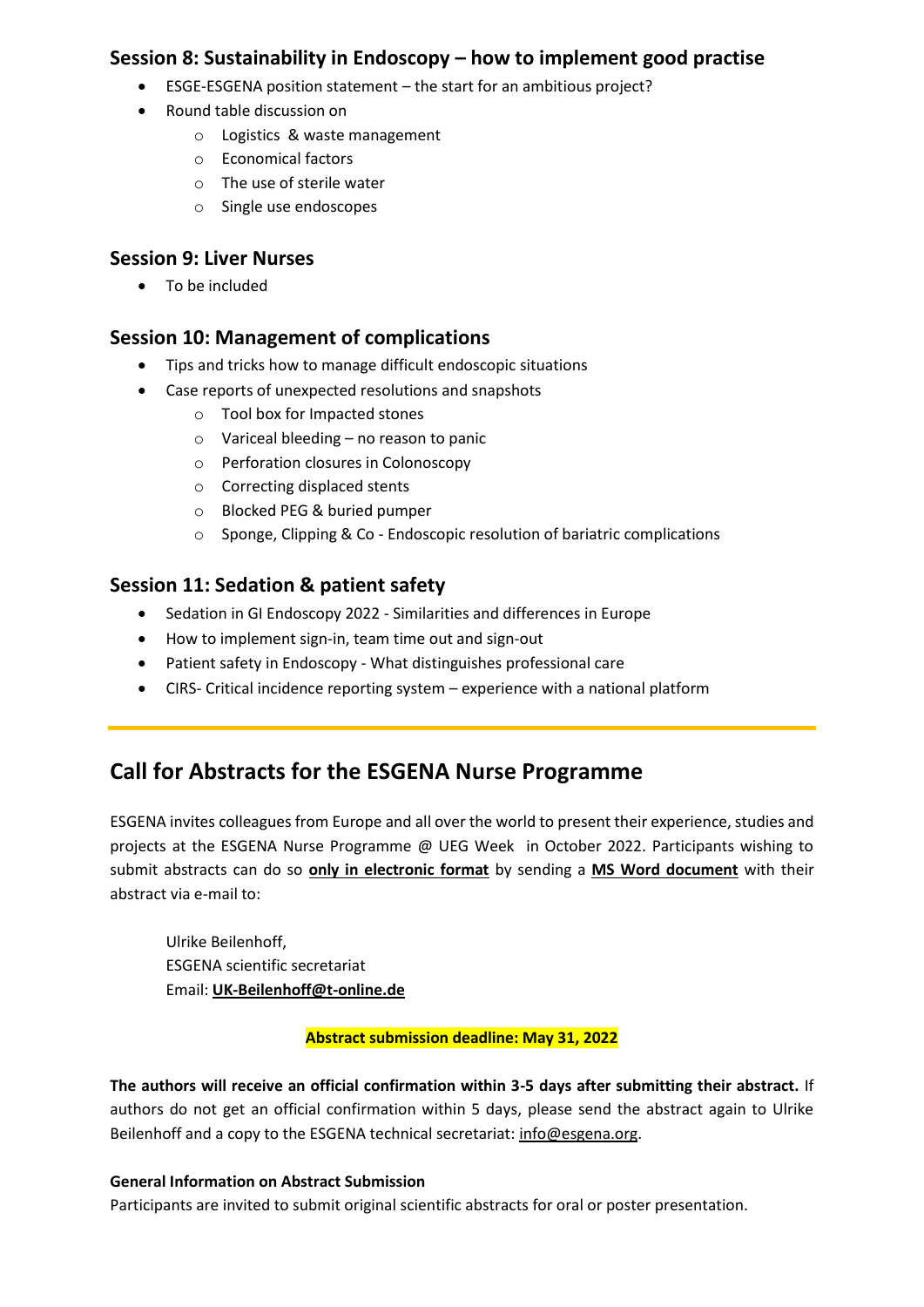Authors have to conform to the following guidelines for abstract submission. **Those not conforming to the guidelines will not be considered for reviewing.**

- Abstracts must be submitted in English and must be presented in English.
- Abstracts will be reviewed by a panel of experts and may be selected for oral or poster presentations, or may be rejected.
- Notification of acceptance (for oral or poster presentation) or rejection by the Scientific Programme Committee will be e-mailed to the presenting author by June 30, 2022
- Detailed information, guidelines and recommendations for oral or poster presentation, as well as day, time and room will be sent in due time to duly registered presenting authors.
- The time allotted for each oral presentation will be 10 minutes, followed by 5 minutes of question time.
- Posters will be displayed as electronic posters. During the poster round, authors of posters should also be prepared to answer questions in English.
- Accepted abstracts will be published in the ESGENA Abstract Book, in the ESGENA NEWS and on the ESGENA website.

#### **The abstract should be typed as follows:**

- Use font that is easy to read such as Arial, Times Roman, Helvetica or Courier fonts.
- The abstract must not be more than 500 words long or must not fill more than one A4 page, using type in 12-point font.
- A brief title should clearly state the nature of the investigation
- Abbreviations should, if possible, be avoided in the title, but may be used in the text if they are defined on the first usage
- The authors´ names (full first name, surname) and the institution (hospital, university, organization, city and country, e-mail) where the research was carried out, with the name of the presenting author underlined
- Use single line spacing
- Include tables if necessary
- The abstract should be as informative as possible
- **The abstract should have a logical, scientific structure (introduction, mains & objectives, method, results, conclusion, summary, references, learning outcomes for audience)**
- Statements such as "results will be discussed " or "data /information will be presented " cannot be accepted
- Please ensure that your abstracts do not contain any spelling, grammar or scientific errors, as it will be reproduced exactly as submitted
- The abstract should have a **nursing relevant content** and should **add to existing knowledge**.
- The abstract should have a minimum of **2 relevant References,** but not more than 10 References.
- The abstract should state **2 things the delegates could learn** from your presentation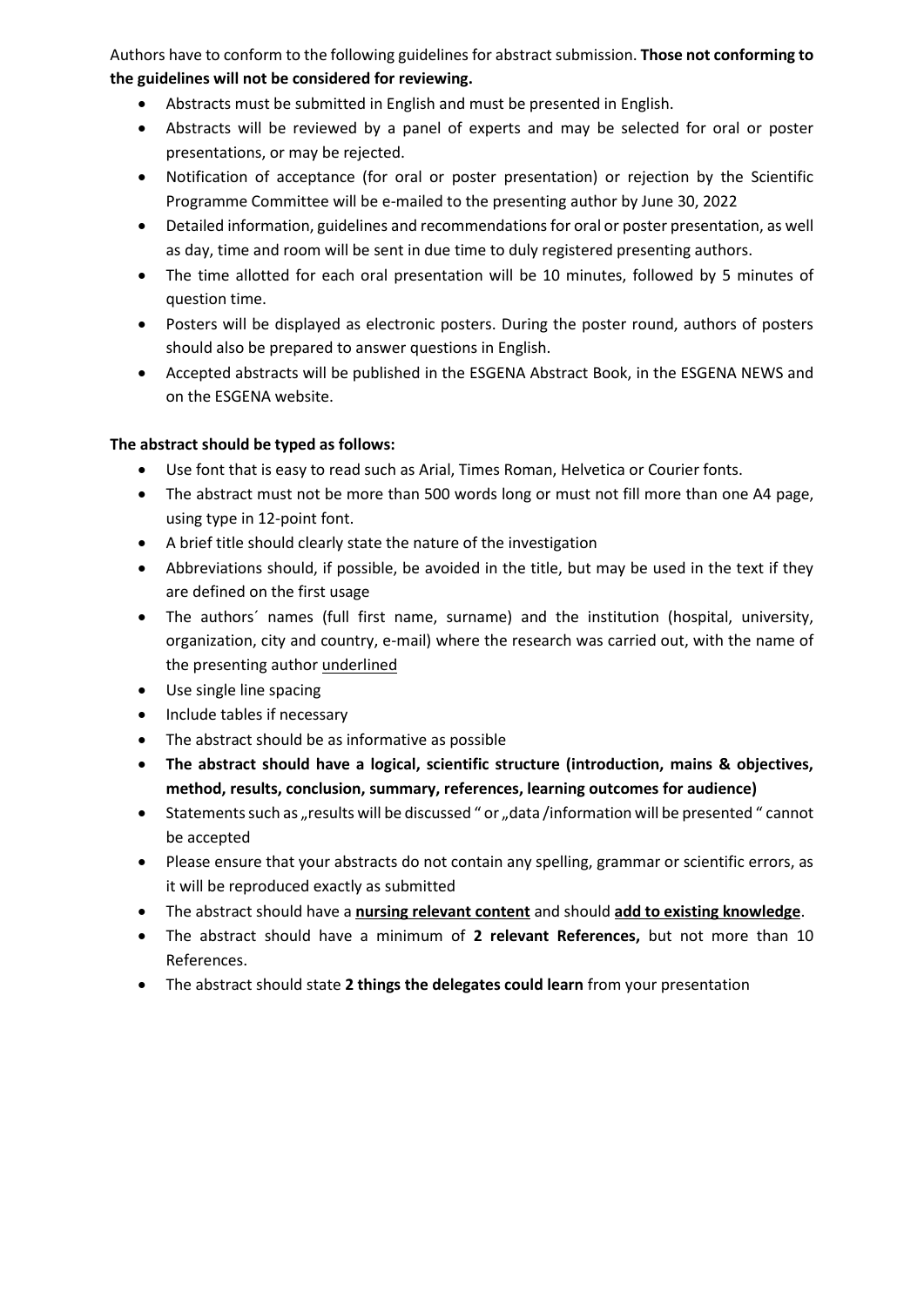| Scientific Abstract Template                                                                                                                                                                                                                                                                                                                                                                                            | <b>Explanatory Notes</b>                                                                                                                                                                                                                                                                                                                                                                                                                                                                                                                                                                                                                                                                                                        |  |
|-------------------------------------------------------------------------------------------------------------------------------------------------------------------------------------------------------------------------------------------------------------------------------------------------------------------------------------------------------------------------------------------------------------------------|---------------------------------------------------------------------------------------------------------------------------------------------------------------------------------------------------------------------------------------------------------------------------------------------------------------------------------------------------------------------------------------------------------------------------------------------------------------------------------------------------------------------------------------------------------------------------------------------------------------------------------------------------------------------------------------------------------------------------------|--|
| (limit: 500 words or one A4 page) -                                                                                                                                                                                                                                                                                                                                                                                     | When completed, and before submission - delete this                                                                                                                                                                                                                                                                                                                                                                                                                                                                                                                                                                                                                                                                             |  |
| <b>Please complete ALL Sections</b>                                                                                                                                                                                                                                                                                                                                                                                     | column                                                                                                                                                                                                                                                                                                                                                                                                                                                                                                                                                                                                                                                                                                                          |  |
| <b>Title</b>                                                                                                                                                                                                                                                                                                                                                                                                            | 10 - 12 words that capture the relevance and essence of<br>the research                                                                                                                                                                                                                                                                                                                                                                                                                                                                                                                                                                                                                                                         |  |
| <b>Introduction / Background</b><br>Aims / Objectives                                                                                                                                                                                                                                                                                                                                                                   | What has been investigated<br>➤<br>Why is the research important<br>➤<br>Context of the study - has something similar already<br>➤<br>been done and how the presented work differs<br>The purpose of the RESEARCH / project-not of the<br>➤<br>abstract!<br>Providing a brief synopsis<br>➤<br>Hypothesis, question or concept underpinning the<br>➤<br>research                                                                                                                                                                                                                                                                                                                                                                |  |
| (Research) Methods<br>Please indicate which methodology<br>you have used and delete non-<br>applicable methods:<br><b>Randomized Controlled Trial</b><br>➤<br>(Intervention)<br>Meta-Analysis<br>➤<br><b>Systematic Review</b><br>➤<br><b>Cohort Study (Prediction)</b><br>➤<br><b>Qualitative Research Studies</b><br>(Exploration)<br>Service / Program Evaluation<br>Audit<br>⋗<br>Case Report<br>Other: state which | Should describe HOW the AIMS of the research were<br>➤<br>achieved<br>What the research/project involved - for example:<br>➤<br>Short description of the study design<br>Underpinning theoretical or conceptual<br>frameworks<br>Sampling technique(s) used, e.g. qualitative or<br>quantitative<br>Retrospective or prospective<br>Method of data collection: e.g. review, surveys,<br>focus groups, patient cohorts etc.<br>Sample size, criteria for selection and exclusion<br>Randomised or non-randomised<br>Type / method(s) of data analysis (tests)<br>Statistical or interpretative analysis software<br>٠<br>programs used (GENERIC name of the software)<br>If applicable: state if Ethics Approval was<br>obtained |  |
| <b>Findings / Results</b>                                                                                                                                                                                                                                                                                                                                                                                               | What the research discovered<br>Synopsis of the findings of the study, using key data<br>➤<br>to demonstrate the outcomes<br>➤<br>Avoid simply citing data, particularly in quantitative<br>studies<br>State statistical significance (quantitative studies)<br>➤<br>Synthesis of the data and how it answers your<br>⋗<br>research question<br>NEVER submit an abstract without results                                                                                                                                                                                                                                                                                                                                        |  |

You can use the template to complete all sections